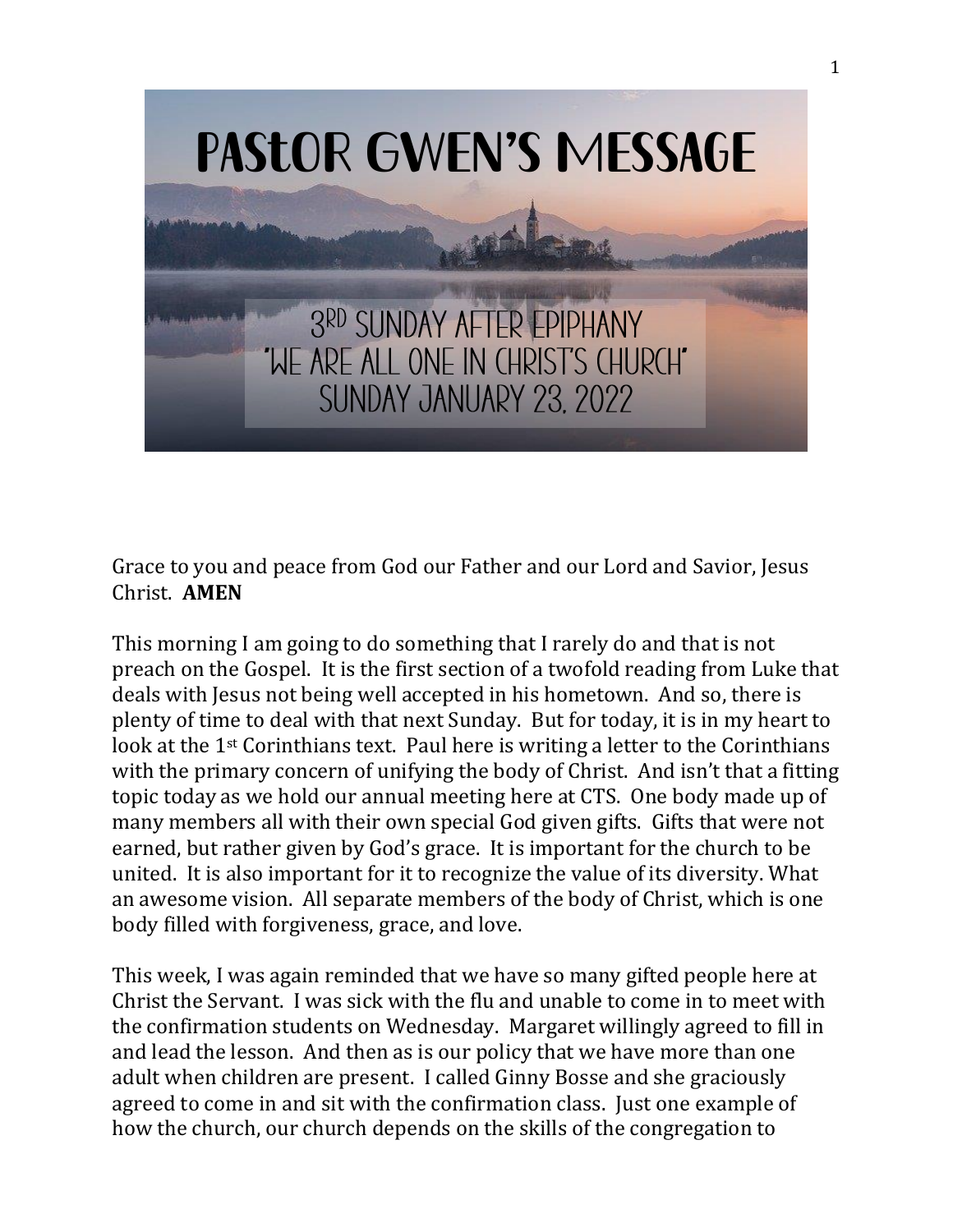maintain the integrity of our mission. We have such an amazing volunteer resource base to do all the work of the church here in Park Falls.

In a small church it is often the situation that a congregation becomes pastor centered. That is where the pastor knows all that is going on and does much of the business of the congregation. Here I continue to try to empower members of the congregation to assume some of the responsibilities the church will need to survive. You all know that I am not good at shoveling snow and can no longer lay on the floor in the boiler room to get it started on a Sunday morning. Well, I probably could but would find it hard to get back up! So, we must share in the maintenance of this building as well as the mission of the church.

As Paul said, "there are many members, yet one body." Our little church is made up of a variety of different people providing different functions. Each one of us is unique in the gifts we possess, but we are all connected in this one body called Christ's church.

Along with the gifts that we all bring, we each have a different personality. Inevitable there will be someone you don't like or one who is quite different than yourself. This can lead to discord and problems. But when God's love is truly visible, those differences seem slight. It is much easier to be an inclusive church when we focus not on our differences but rather on the things that draw us together. And that happens when we all see and feel the love of God in Christ Jesus. Jesus died for all of us, not just the smart ones, the beautiful ones, the ones that can fix a broken toilet or those who can sing like a bird. Jesus died for every single one of us regardless of how different or how the same we are to those sitting next to us in the pews.

And that folks is the good news of the gospel of Jesus. He gave up his life to give us all forgiveness, abundant and eternal life. After all, God made each one of us and yes, he made us different.

We find this sort of difference in most groups in our lives. Think with me for a minute, was everyone in your high school English class the same. Did you have the same values, look the same, comprehend the teachings the same. I doubt it. Or how about on your son or daughters little league team? Was each child of the same level of ability? Did each one deal with loss the same way? I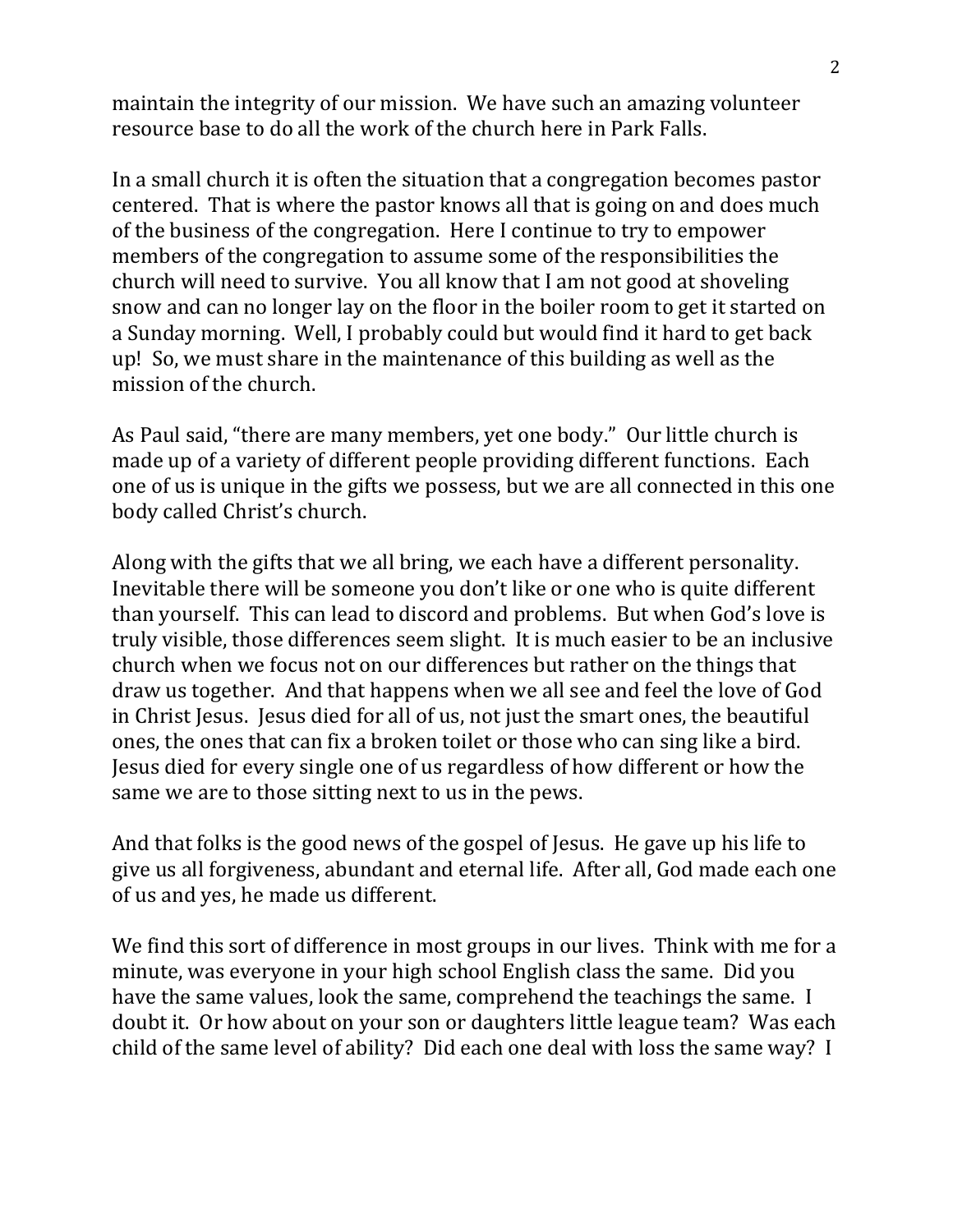doubt that was the case. So how do we in society bond as a class, a team, or a church?

True story here about a guy by the name of David Berdish that worked for Ford Motor Company. His role was to make a change in the Visteon Automotive Systems which was Ford's parts manufacturing company. He was able to turn around the division from a \$50 million loss to a \$175 million profit. And how did he do that? Well, it took 5 years, and he did not do it alone.

Berdish, first had to get the engineers, accountants, union workers and nonunion works to stop flinging accusations at each other and start to look at the problems so that they could be solved. He had to create a level of trust among these workers. He had to get them all to stop worrying about what the other guy was doing and concentrate on what they were able to do. Berdish was able to get the employees to trust one another. Boy wouldn't that be a good scenario for our government today????

Trust takes time and is usually difficult in a diverse situation. None of us live in a vacuum, so we must learn to get along. I think that the church is a unique place where trust is easier to come by than in a school, business, or certainly government entity. A church is a place where we come for fellowship to enhance our faith and to be in mission with others who share a common set of values. We even have coffee hours, and potluck meals to get to know each other better. We share our faith, how we see life, and where we see God working in our lives. Even our annual meeting today is another opportunity to gather, other than in worship. So, I do hope you will all stay for our meeting today as it is a culmination of all we have done together as Christ the Servant Lutheran Church. It is also your opportunity to give your opinion on where we should go from here, what your vision is for our congregation.

It is a fact that our society is rapidly changing. Even here in Park Falls, it is becoming more diverse. A favorite Dr at the clinic is from Uganda, 15 Hispanic men were transported here to work at a local sawmill, a favorite restaurant in town is run by a Chinese family. What is Park Falls coming too? It is becoming more diverse as each new person comes to live among us. And with new people in our society, we must embrace their cultures and customs that might be a bit foreign to us. This challenges us to come out of our safe little vacuum groups. We miss so much if we don't include others, even those different than ourselves, because each new person, not to mention each new